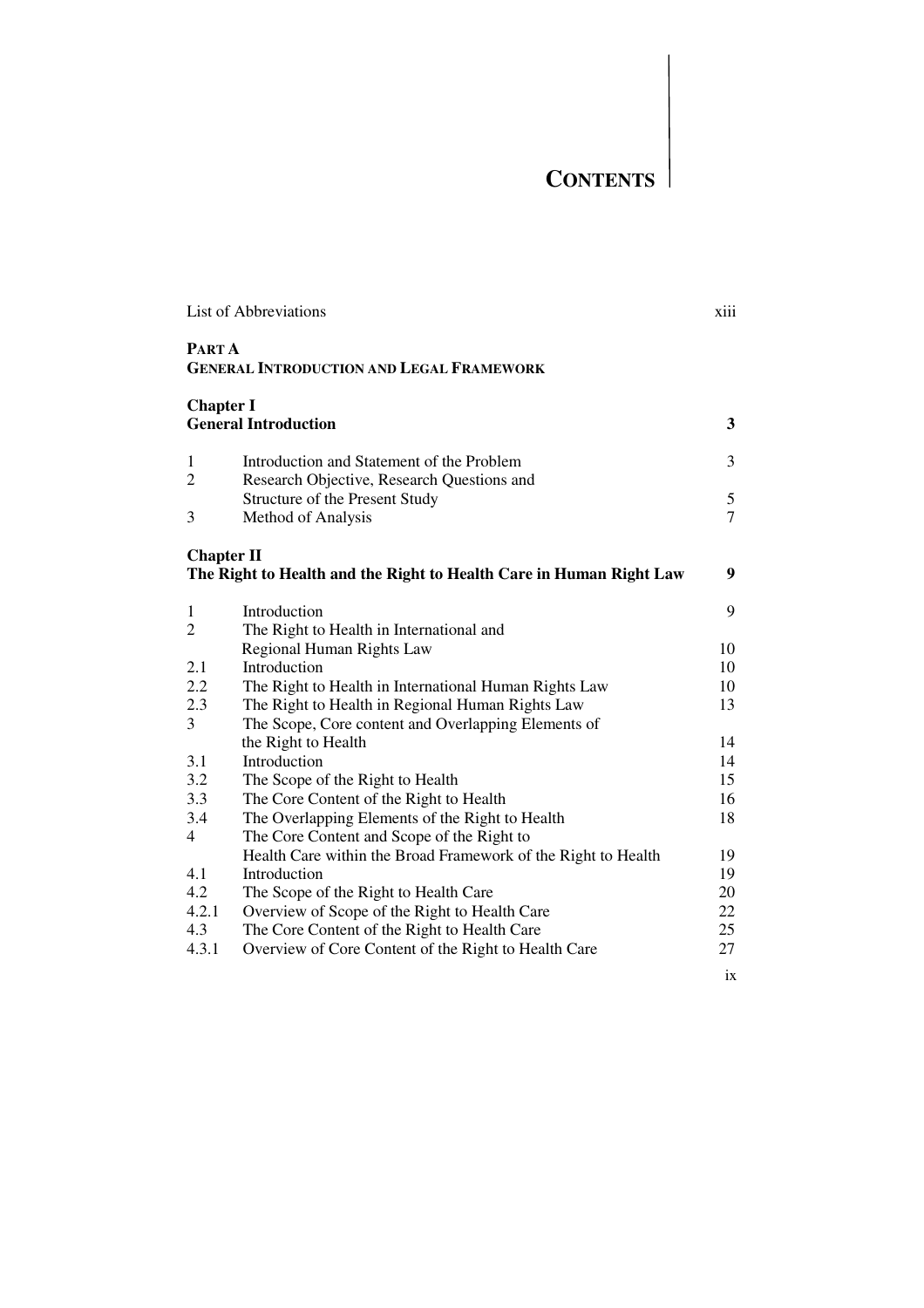| Contents<br>I |  |
|---------------|--|

| 5                  | Conclusions                                                       | 28 |
|--------------------|-------------------------------------------------------------------|----|
| <b>Chapter III</b> |                                                                   |    |
|                    | <b>State Obligations Resulting from the Right to Health Care</b>  | 31 |
| 1                  | Introduction                                                      | 31 |
| $\overline{2}$     | General Clauses Regulating the Realisation of                     |    |
|                    | the Right to Health Care by Member States                         | 32 |
| 2.1                | Introduction                                                      | 32 |
| 2.2                | Progressive Realisation, Immediate Realisation and                |    |
|                    | Realisation to the Maximum of Available Resources                 | 32 |
| 2.3                | Derogations, Limitations, and Retrogressive Measures              | 36 |
| 2.3.1              | Derogations                                                       | 36 |
| 2.3.2              | Limitations                                                       | 37 |
| 2.3.3              | <b>Retrogressive Measures</b>                                     | 40 |
| 3                  | Tripartite Typology of Obligations:                               |    |
|                    | the Obligation to Respect, to Protect and to Fulfill              | 42 |
| $\overline{4}$     | Tripartite Obligations and the Right to Health Care               | 45 |
| 4.1                | Introduction                                                      | 45 |
| 4.2                | The Obligation to Respect and the Right to Health Care            | 45 |
| 4.3                | The Obligation to Protect and the Right to Health Care            | 46 |
| 4.4                | The Obligation to Fulfil and the Right to Health Care             | 47 |
| 4.5                | Observations on the Application of the Tripartite Typology of     |    |
|                    | State Obligations and the Right to Health Care                    | 49 |
| 5.                 | Criteria to Ensure Actually Access to Health Care                 | 51 |
| 5.1                | Introduction                                                      | 51 |
| 5.2                | Availability of Health Care                                       | 51 |
| 5.3                | Accessibility of Health Care                                      | 54 |
| 5.3.1              | Non-Discrimination                                                | 54 |
| 5.3.2              | <b>Financial Accessibility</b>                                    | 57 |
| 5.3.3              | Physical Accessibility                                            | 59 |
| 5.4                | Acceptable Health Care of Good Quality                            | 60 |
| 6                  | Conclusions                                                       | 61 |
| <b>Chapter IV</b>  |                                                                   |    |
|                    | <b>Equality, Non-Discrimination and the Right to Equal Access</b> |    |
|                    | to Health Care as a Human Right                                   | 63 |
|                    |                                                                   |    |
| 1                  | Introduction                                                      | 63 |
| $\overline{c}$     | Recurring Elements of the Rights to Health Care: Equal            |    |
|                    | Access, Equitable Access, and Access on a                         |    |
|                    | Non-Discriminatory Basis                                          | 63 |
| 3                  | The Principle of Equality: Definition of Concepts                 | 65 |
|                    |                                                                   |    |

x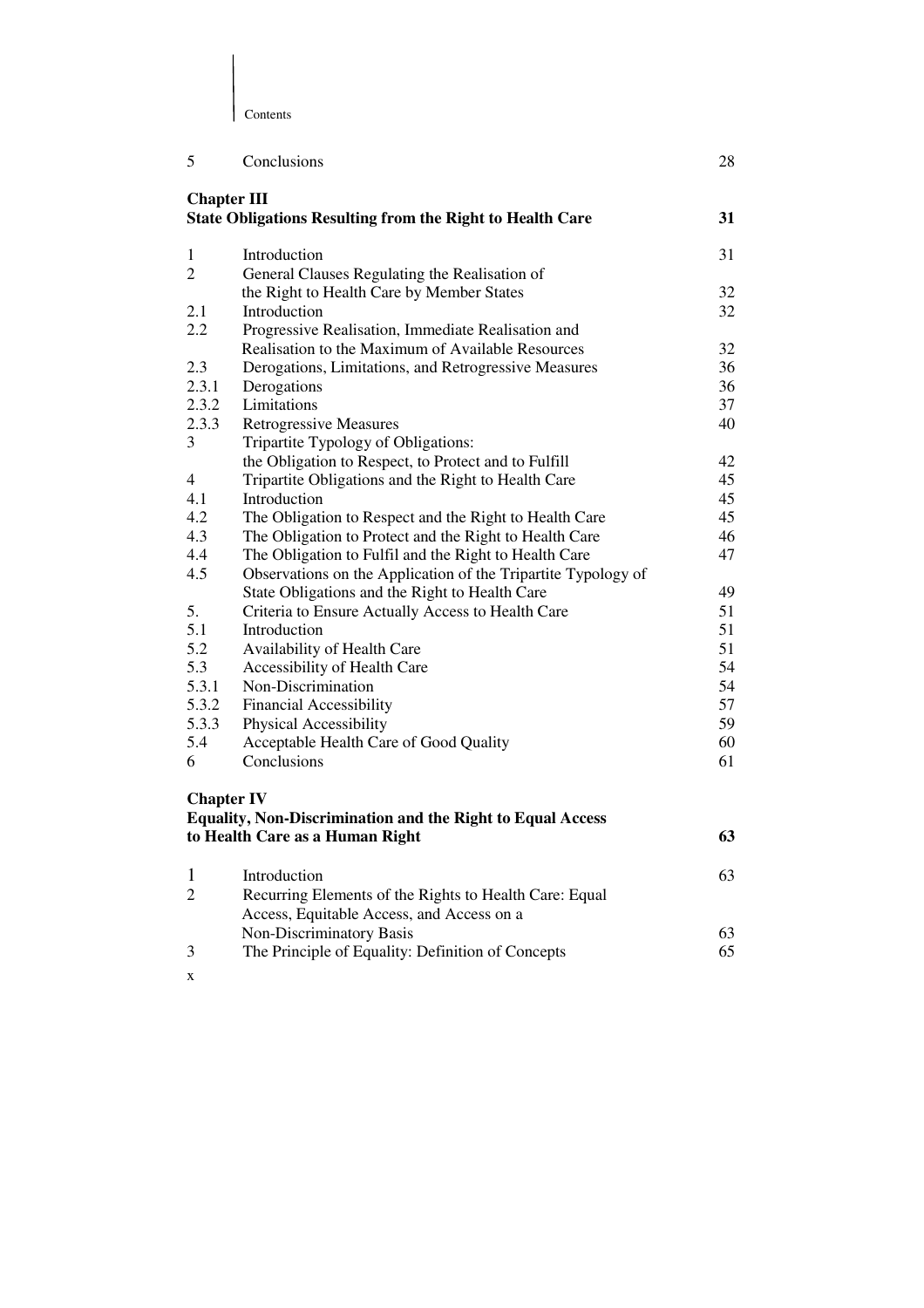Contents

| 3.1            | Introduction                                                      | 65 |
|----------------|-------------------------------------------------------------------|----|
| 3.2            | The Right to Equality: Formal and Substantial Equality            | 65 |
| 3.3            | Discrimination, Direct Discrimination and Indirect Discrimination | 66 |
| 3.4            | <b>Positive Measures and Preferential Treatment</b>               | 68 |
| $\overline{4}$ | The Right to Equal Access to Health Care; its Components          |    |
|                | and Definition                                                    | 68 |
| .5             | The Legal Framework of the Right to Equal Treatment and           |    |
|                | Non-Discrimination in Human Rights Law                            | 70 |
| 5.1            | Introduction                                                      | 70 |
| 5.2            | The International Legal Framework of the Human Right to           |    |
|                | Equal Treatment and Non-Discrimination                            | 71 |
| 5.3            | The Regional Legal Framework of the Human Right to                |    |
|                | Equal Treatment and Non-Discrimination                            | 73 |
| 6              | Conclusions                                                       | 74 |

## **PART B**

**Practice and Discussion of the Justiciability of Economic, Social and Cultural Rights** 

| <b>Chapter V</b> | The Justiciability of Economic, Social and Cultural rights        | 79 |
|------------------|-------------------------------------------------------------------|----|
|                  |                                                                   |    |
| 1                | Introduction                                                      | 79 |
| $\overline{c}$   | The Term Justiciability Defined                                   | 79 |
| 3                | Arguments against the Justiciability of Economic, Social and      |    |
|                  | <b>Cultural Rights</b>                                            | 80 |
| 4                | Arguments in Support of the Justiciability of Economic, Social    |    |
|                  | and Cultural Rights                                               | 82 |
| 5                | The Justiciability of Economic, Social and Cultural Rights        |    |
|                  | in Practice                                                       | 85 |
| 5.1              | Introduction                                                      | 85 |
| 5.2              | The Justiciability of Economic, Social and Cultural Rights at     |    |
|                  | the International Human Rights Level                              | 85 |
| 5.2.1            | The ICESCR and the Committee on Economic, Social and              |    |
|                  | <b>Cultural Rights</b>                                            | 85 |
| 5.2.2            | The ICCPR and the Human Rights Committee                          | 88 |
| 5.2.3            | The CEDAWCee, CERDCee, CRCee, and the CRPDCee                     | 89 |
| 5.3              | The Justiciability of Economic, Social and Cultural Rights at the |    |
|                  | Regional Human Rights Level                                       | 90 |
| 5.3.1            | European Committee of Social Rights                               | 90 |
| 5.3.2            | European Court of Human Rights                                    | 92 |
| 6                | Conclusions                                                       | 94 |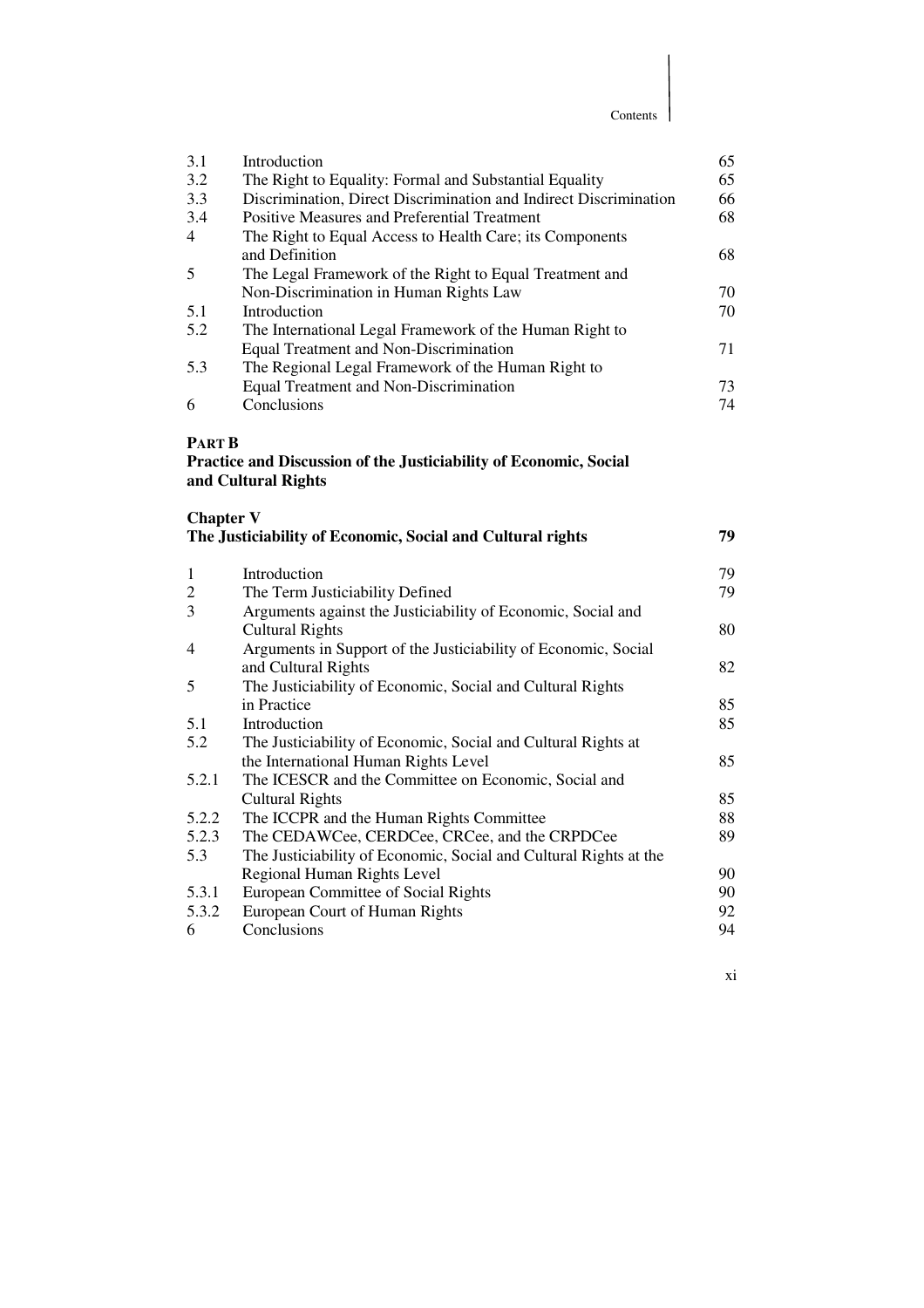| Contents

| <b>Chapter VI</b>   | The Justiciability of The Right to Health Care                                                               | 97  |
|---------------------|--------------------------------------------------------------------------------------------------------------|-----|
| 1                   | Introduction                                                                                                 | 97  |
| $\overline{2}$      | The Justiciability of the Right to Health Care at the                                                        |     |
|                     | International Human Rights Level: Review by                                                                  |     |
|                     | the UN Treaty Based Bodies                                                                                   | 97  |
| 3                   | The Justiciability of the Right to Health Care at the Regional                                               |     |
|                     | Human Rights Level: Review by the European Committee of                                                      |     |
|                     | Social Rights and the European Court of Human Rights                                                         | 101 |
| 3.1                 | Introduction                                                                                                 | 101 |
| 3.2                 | The Justiciability of the Right to Health Care under the Collective                                          |     |
|                     | Complaints Procedure at European Committee of Social Rights                                                  | 102 |
| 3.3                 | The Justiciability of Elements of the Right to Health Care at the                                            |     |
|                     | European Court of Human rights                                                                               | 103 |
| 3.3.1               | Article 2 ECHR                                                                                               | 103 |
| 3.3.2               | Article 3 ECHR                                                                                               | 104 |
| 3.3.3               | Article 8 ECHR                                                                                               | 106 |
| 4                   | Conclusions                                                                                                  | 109 |
| <b>Chapter VII</b>  | The Integrated Approach                                                                                      | 111 |
| 1                   | Introduction                                                                                                 | 111 |
| 2                   | The Integrated Approach: Definition and Emergence in                                                         |     |
|                     | Human Rights Law                                                                                             | 111 |
| 3                   | Normative Explanation of the Integrated Approach                                                             | 113 |
| 4                   | The Normative Explanations of the Integrated Approach and the                                                |     |
|                     | Justiciability of the Right to Equal Access to Health Care                                                   | 118 |
| 5                   | Conclusions                                                                                                  | 120 |
|                     |                                                                                                              |     |
| <b>PART C</b>       | The Justiciability of the Right to Equal Access to Health Care                                               |     |
| <b>Chapter VIII</b> |                                                                                                              |     |
|                     | The Justiciability of the Right to Equal Access to Health Care at<br>the European Committee of Social Rights | 125 |
| 1                   | Introduction                                                                                                 | 125 |
| $\overline{c}$      | The Assessment of Complaints on Unequal Treatment and                                                        |     |
|                     | Discrimination by the European Committee of Social Rights                                                    | 125 |
|                     |                                                                                                              |     |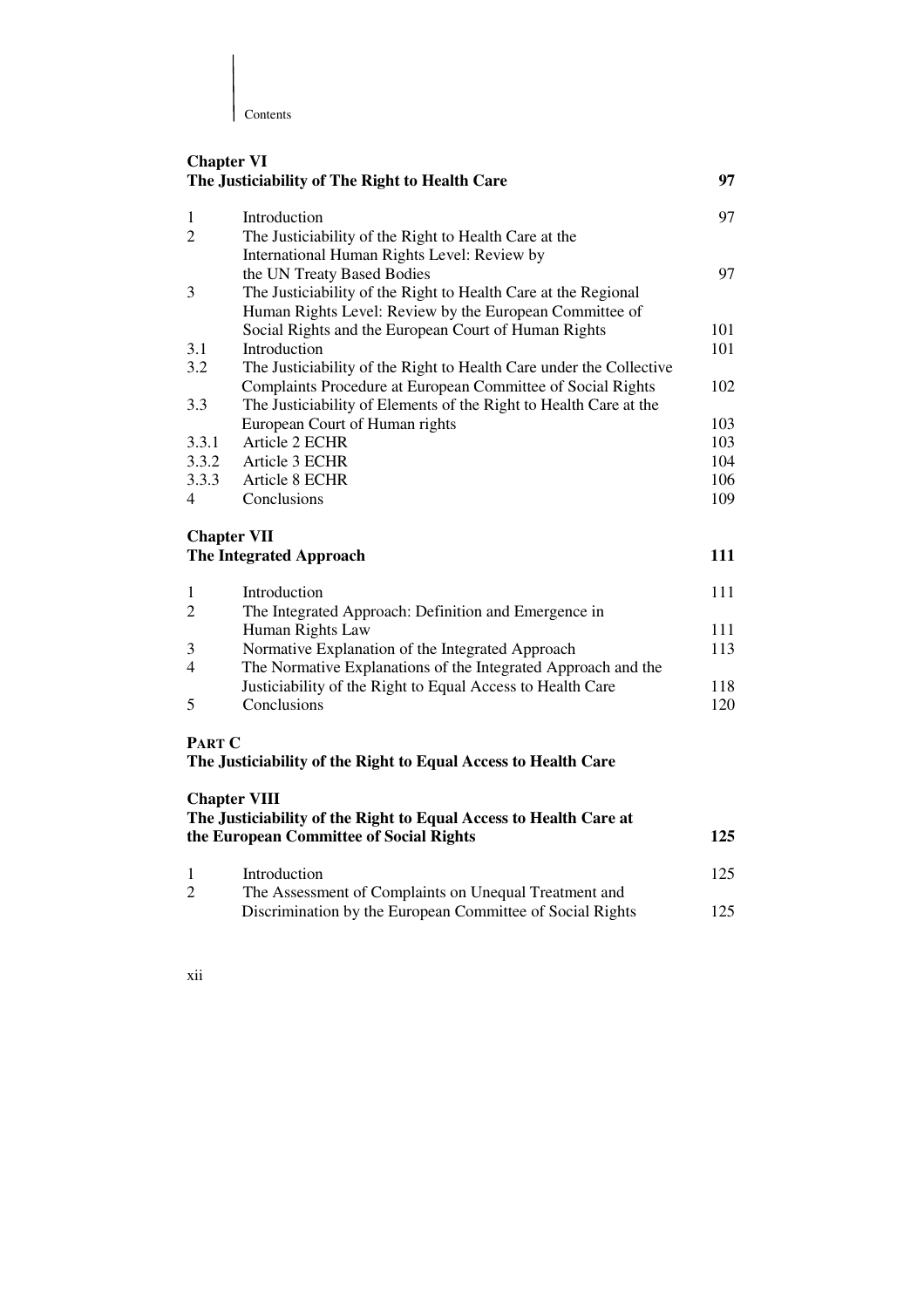|                   | Contents                                                                                                                |            |
|-------------------|-------------------------------------------------------------------------------------------------------------------------|------------|
| 3                 | Case Law of the European Committee of Social Rights on<br>the Right to Equal Access to Health Care under the Collective |            |
| 4                 | <b>Complaints Mechanism</b><br>The Case Law of the European Committee of Social Rights                                  | 132        |
| 5                 | and the Justiciability of the Right to Equal Access to Health Care<br>Conclusions                                       | 137<br>140 |
| <b>Chapter IX</b> |                                                                                                                         |            |
|                   | The Justiciability of the Right to Equal Access to Health Care at                                                       |            |
|                   | the European Court of Human Rights                                                                                      | 143        |
| 1                 | Introduction                                                                                                            | 143        |
| 2                 | The Assessment Model under Article 14 ECHR of the European<br>Court of Human Rights                                     | 144        |
| 2.1               | Introduction                                                                                                            | 144        |
| 2.2               | The First Phase of the Assessment Model of Article 14 ECHR:<br><b>General Cases</b>                                     | 145        |
| 2.3               | The First Phase of the Assessment Model of Article 14 ECHR:<br>Cases Dealing with Elements of Economic, Social and      |            |
| 2.4               | <b>Cultural Rights</b><br>The Second Phase of the Assessment Model of                                                   | 148        |
|                   | Article 14 ECHR: General Cases                                                                                          | 150        |
| 2.4.1             | Phase 2a: Legitimate Aim                                                                                                | 151        |
| 2.4.2             | Phase 2b: The Proportionality Test                                                                                      | 152        |
| 2.5               | The Second Phase of the Assessment Model of Article 14 ECHR:                                                            |            |
|                   | Cases dealing with Elements of Economic, Social and                                                                     |            |
|                   | <b>Cultural Rights</b>                                                                                                  | 154        |
| 2.5.1             | The Second Phase 2a: The Legitimate Aim                                                                                 | 154        |
| 2.5.2             | The Second Phase 2b: The Proportionality Test                                                                           | 155        |
| $\overline{3}$    | The Degree of Assessment under Article 14 ECHR                                                                          | 157        |
| 3.1               | Introduction                                                                                                            | 157        |
| 3.2               | The Degree of Assessment adopted under Article 14 ECHR and                                                              |            |
|                   | The Various Factors Influencing it                                                                                      | 157        |
| 3.3               | The Degree Adopted by the ECtHR in Cases that Deal with                                                                 |            |
|                   | Elements of Economic, Social and Cultural Rights under                                                                  |            |
|                   | Article 14 ECHR                                                                                                         | 162        |
| 4                 | Article 14 ECHR and the Right to Equal Access to Health Care                                                            | 165        |
| 4.1               | Introduction                                                                                                            | 165        |
| 4.2               | The Right to Equal Access to Health Care and its Justiciability                                                         |            |
|                   | under Article 14 ECHR                                                                                                   | 166        |
| 5                 | Article 1 Protocol No. 12 to the ECHR                                                                                   | 172        |
| 5.1               | Introduction                                                                                                            | 172        |
| 5.2               | Article 1 Protocol No. 12 ECHR and its Application                                                                      | 173        |
|                   |                                                                                                                         | xiii       |